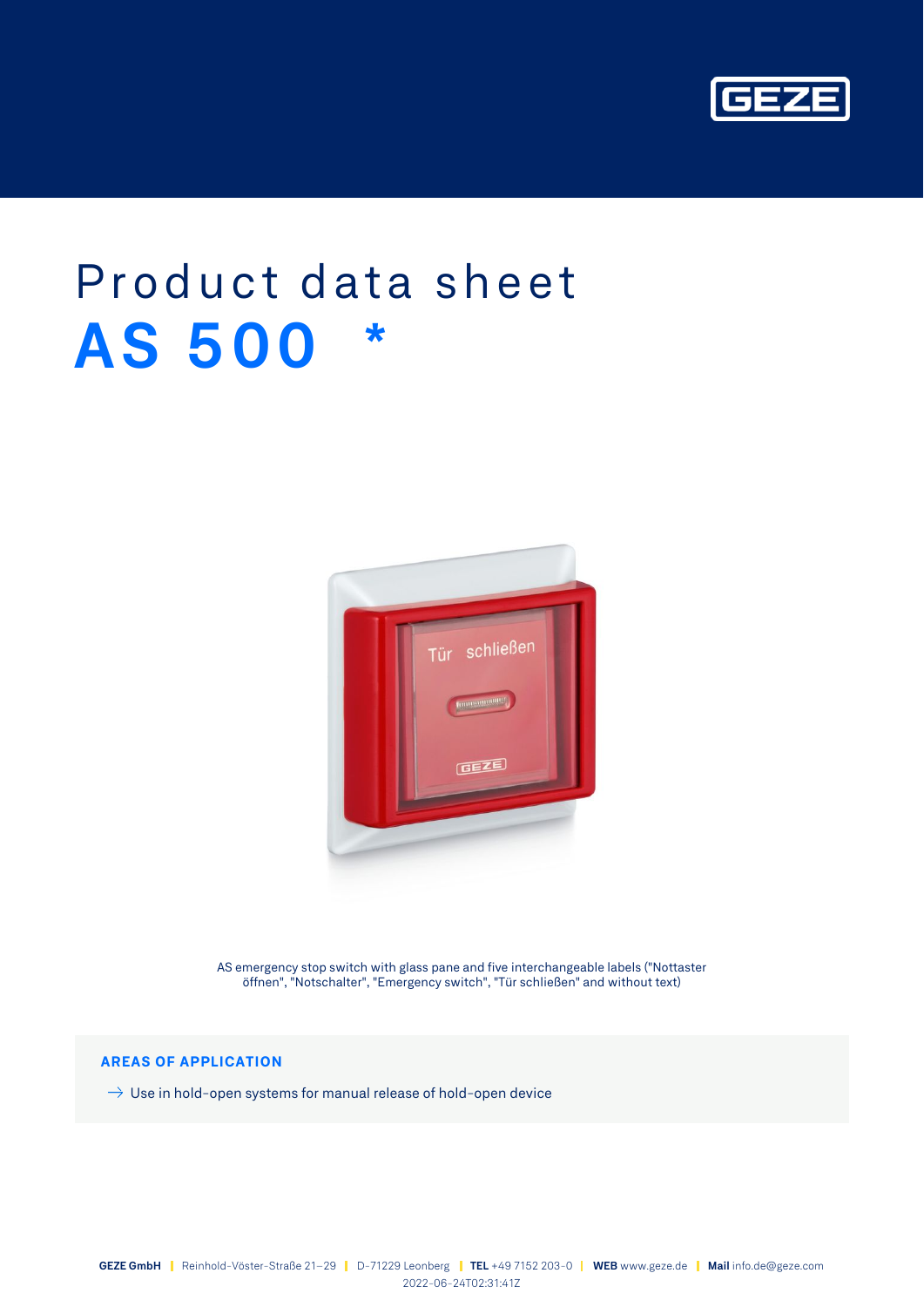

## **PRODUCT FEATURES**

- $\rightarrow$  With glass pane, offering protection against abuse
- $\Rightarrow$  Switch is illuminated for better visibility, even in the dark
- $\rightarrow$  Five exchangeable labels ("Nottaster öffnen", "Notschalter", "Emergency switch", "Tür schließen" and empty label)

#### **TECHNICAL DATA**

| Productname          | AS 500 *                    |
|----------------------|-----------------------------|
| <b>Dimensions</b>    | $80 \times 80 \times 21$ mm |
| IP rating            | <b>IP20</b>                 |
| Type of installation | Flush-mounted installation  |

### **VARIANTS / ORDER INFO**

| <b>Description</b>              | <b>Description</b>                                                                                                                                                                    | Ident-<br>No. | Colour              | <b>Dimension</b>                            | <b>Type of</b><br>installation |
|---------------------------------|---------------------------------------------------------------------------------------------------------------------------------------------------------------------------------------|---------------|---------------------|---------------------------------------------|--------------------------------|
| Emergency stop<br>switch AS 500 | Rocker control switch with glow lamp, glass pane and<br>five interchangeable labels ("Nottaster öffnen",<br>"Notschalter", "Emergency switch", "Tür schließen"<br>and an empty label) | 120881        | alpine<br>white/red | $80 \times 80 \times$<br>$21 \,\mathrm{mm}$ | Flush-mounted<br>installation  |

### **ACCESSORIES**

#### **SURFACE-MOUNTED BOX, SINGLE**

Matching the AS 500 switch range

| ۸ |  |
|---|--|
|   |  |
|   |  |

| <b>Description</b>          | <b>Description</b>               | Ident-No. | Colour       |
|-----------------------------|----------------------------------|-----------|--------------|
| Surface-mounted box, single | Matching the AS 500 switch range | 120503    | alpine white |